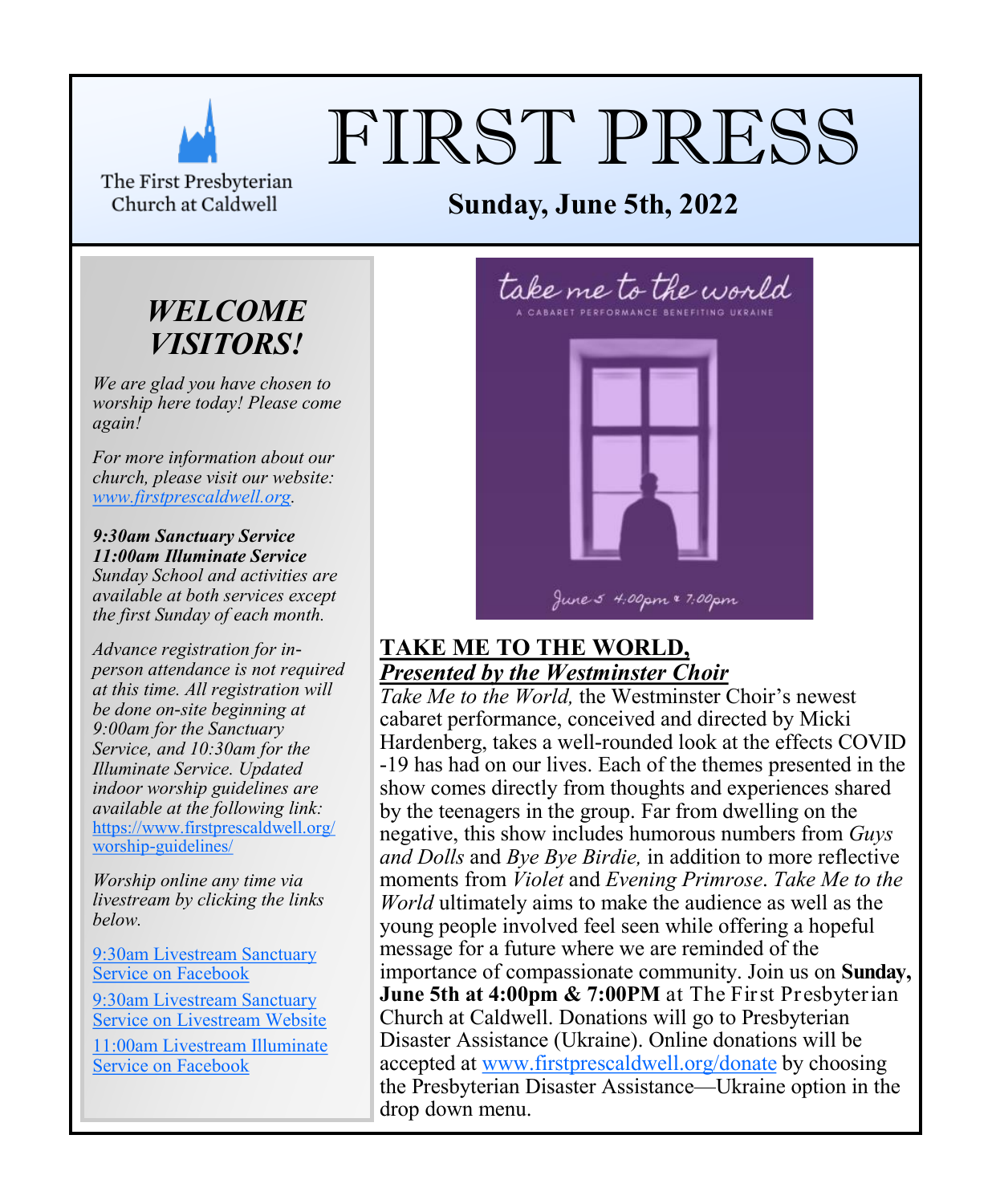# **LAST DAY OF SUNDAY SCHOOL**

**Sunday, June 12th** is the last day of Sunday School. Be sure to join us that day and enjoy an ice cream truck in the circle at 10:30am!

# **JOIN US FOR VACATION BIBLE SCHOOL!**

Campers entering 1st-6th grades are invited to join us for an awesome week of recreation, crafts, exploring the Bible and meeting new friends! Vacation Bible School (VBS) will take place at The First Presbyterian Church at Caldwell, both indoors and outdoors, on Monday, August 15<sup>th</sup> through Friday, August 19<sup>th</sup> from 10:00am-1:00pm. This is a rain or shine program! Please submit a registration form for each child: [https://forms.gle/](https://forms.gle/x4yunVFSTjCn6NVQ8) [x4yunVFSTjCn6NVQ8.](https://forms.gle/x4yunVFSTjCn6NVQ8) The cost is \$25 per camper (\$50 max per family). Submit a payment online by clicking here: [https://secure.egsnetwork.com/donate/FB38EEBC60834C8,](https://secure.egsnetwork.com/donate/FB38EEBC60834C8) or you may mail a check to The First Presbyterian Church at Caldwell with VBS in the memo.

This year's theme is "On The Case." Throughout the week, we are going to investigate the mysterious meanings behind a few of the famous stories Jesus told. Growing spiritually doesn't have to be an unsolved mystery! Campers will take a four-day journey as detectives digging into a few of Jesus' parables to solve the mysteries of how to grow their faith, how to care



for, serve, and love others. They'll discover that the answers have been there all along: **spend time with God, spend time with others, use your gifts, and share your story.**

What does your child need each day? A water bottle with their name on it, a bagged lunch, a beach towel, a bathing suit, and a sense of adventure!

# **PREPARE A MEAL FOR THURSDAY SOUP KITCHENS DURING THE MONTH OF JUNE**

The sign up form for the Thursday soup kitchens during June is available at the link below. Drop off time is the Wednesday before the soup kitchen between 4:00 and 5:00 in the church parking lot.<https://www.signupgenius.com/go/70a0f4fa5ad29a0f94-june1>

# **COFFEE HOUR IS BACK!**

As we get back to our regular fellowship at FPC, we are bringing back Coffee Hour! For the past few Sundays, we have had some great coffee hours hosted by members of the committee and the congregation. We are asking to have more congregants sign up to host. Kaitlyn has agreed to make coffee/set up the coffee each Sunday, but we need someone to bring in and set up the food, milk, and cream, as well as host in room 120 to offer assistance and be a friendly face. If you host coffee hour, you are also required to stay and clean up.

Please review the calendar and sign up for any dates that work for you.

<https://www.signupgenius.com/go/70a0f4fa5ad29a0f94-coffee>

If you have any questions please reach out to Diane Joy at dianejfpc@gmail.com or  $(973)768$ -4656. Thank you for your help with this ministry of fellowship!!

# **SUMMER OFFICE HOURS**

Our summer office hours will begin this Monday, June 6th. The office will be open Monday-Thursday 8am-3pm and Friday 8am-2pm. Regular hours will resume after Labor Day.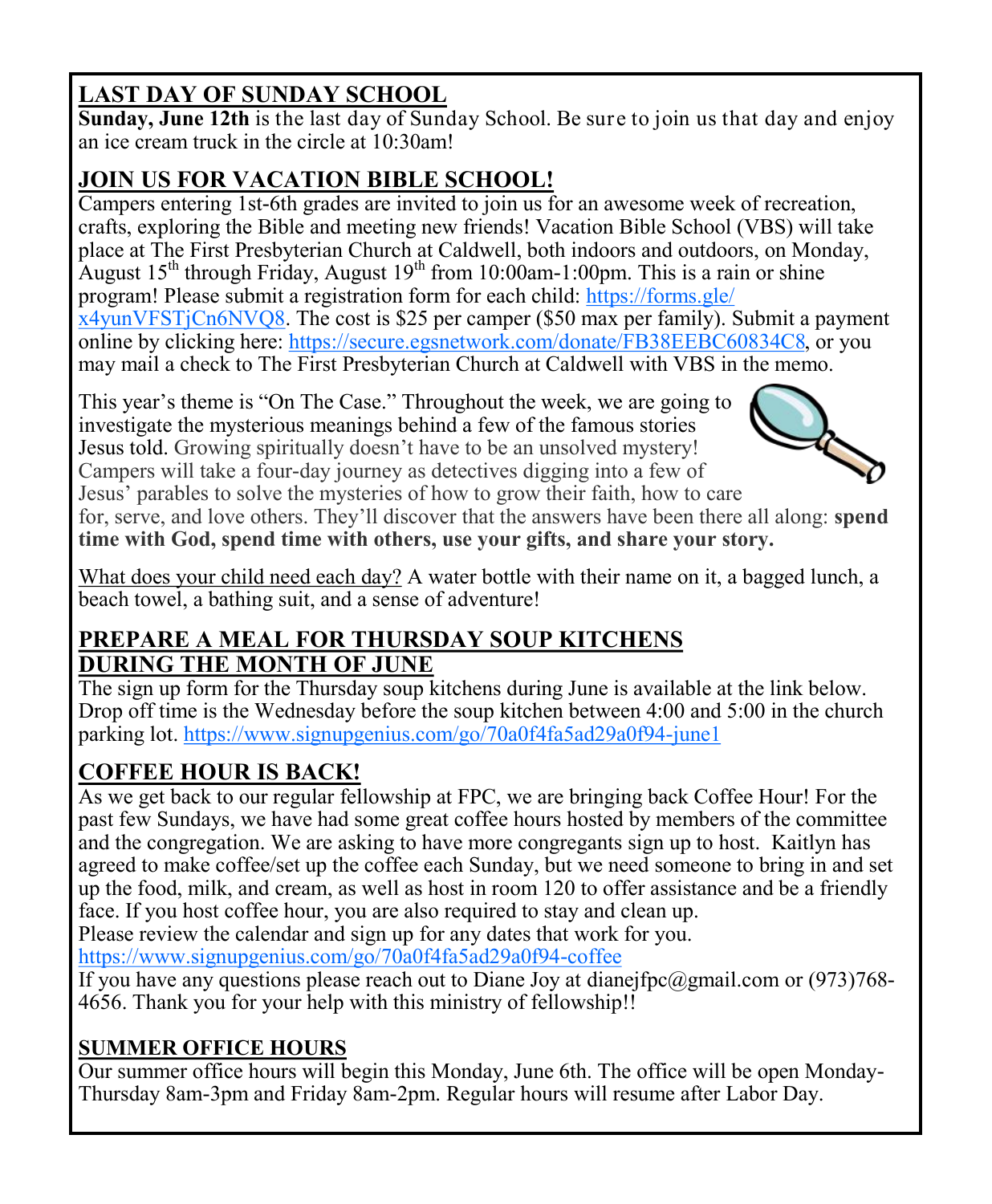# **EXPLORING PRAYER, WEDNESDAY 7 PM**

Lectio Divina and Harry Potter and Commitment Really? Come join us for our last Adult Education session on Exploring Prayer this Wednesday, June 8th. Bonnie Chiappetta will lead us through this centuries old spiritual practice using chapter one of Harry Potter and the Sorcerer's Stone and the theme of commitment. Enjoy seeing how the Holy Spirit can work within each of us as we focus on a theme using unconventional texts—even Harry Potter. Read chapter one of The Sorcerer's Stone thinking about the word/theme of commitment before class. No experience with Lectio Divina is necessary.

# Join Zoom Meeting

[https://us02web.zoom.us/j/83631660857? pwd=YjArV1RPa2VXSFJzTTBibE5WNm02QT09](https://us02web.zoom.us/j/83631660857?%20pwd=YjArV1RPa2VXSFJzTTBibE5WNm02QT09) Meeting ID: 836 3166 0857 Passcode: 217860

# **PASTORAL NOMINATING COMMITTEE**

Since the Church has completed the process required by the Presbytery, the 2022 Nominating Committee is now ready to nominate a Pastoral Nominating Committee (PNC). The PNC will present a candidate to the Congregation to be called as our next pastor. It should have 7, 9 or 11 members and that number will be set by Session. The slate must be diverse and representative of our Church. Members should be spiritual, devoted to prayer, committed to the future of our Church and open to the Holy Spirit. They must understand what it means to be Presbyterian. Please send suggestions for this very important committee that will affect the future of our Church to the Nominating Committee to consider to: FPCNominating@FirstPresCaldwell.org. Please understand that if the person you nominate is not invited to the committee, it is because of the need for balancing the PNC for representation.

# **VOLUNTEERS NEEDED FOR FPC'S AUCTION**

When attending the recent meetings to determine what we value most about First Pres, it was very clear that helping those in need is a great priority of our congregation. As you know, the auction on June 11 supports just that as it provides the mission budget. So we need your help! Please click on the link below to fill in your availability to help. And if you have donations, that would be great too! If the times below don't exactly match your availability but you want to help, please email Barb Bruchac, bebru8190@gmail.com. In addition to help with set up and clean up; during the auction, we will need help with technical assistance since we will be bidding online, help with food and drink, live and silent auctions, Tricky Tray and check -in and check-out. Thanks so much for making a difference!

<https://www.signupgenius.com/go/8050F4EA9AA283-first>

# **MIDWEEK VINYASA YOGA AT FPC**

Relax, recharge, and renew for the rest of the week by moving through a sequence of poses to increase strength, flexibility, and focus led by Sue Tannler.

Who: You and an open-mind

Where: FPC Fellowship hall

**When: Wednesdays at 7:00 p.m.** 

What: Bring a mat and and a water bottle. If you have blocks and a strap, scarf, or belt, bring them as well. (Extras will be on hand as well).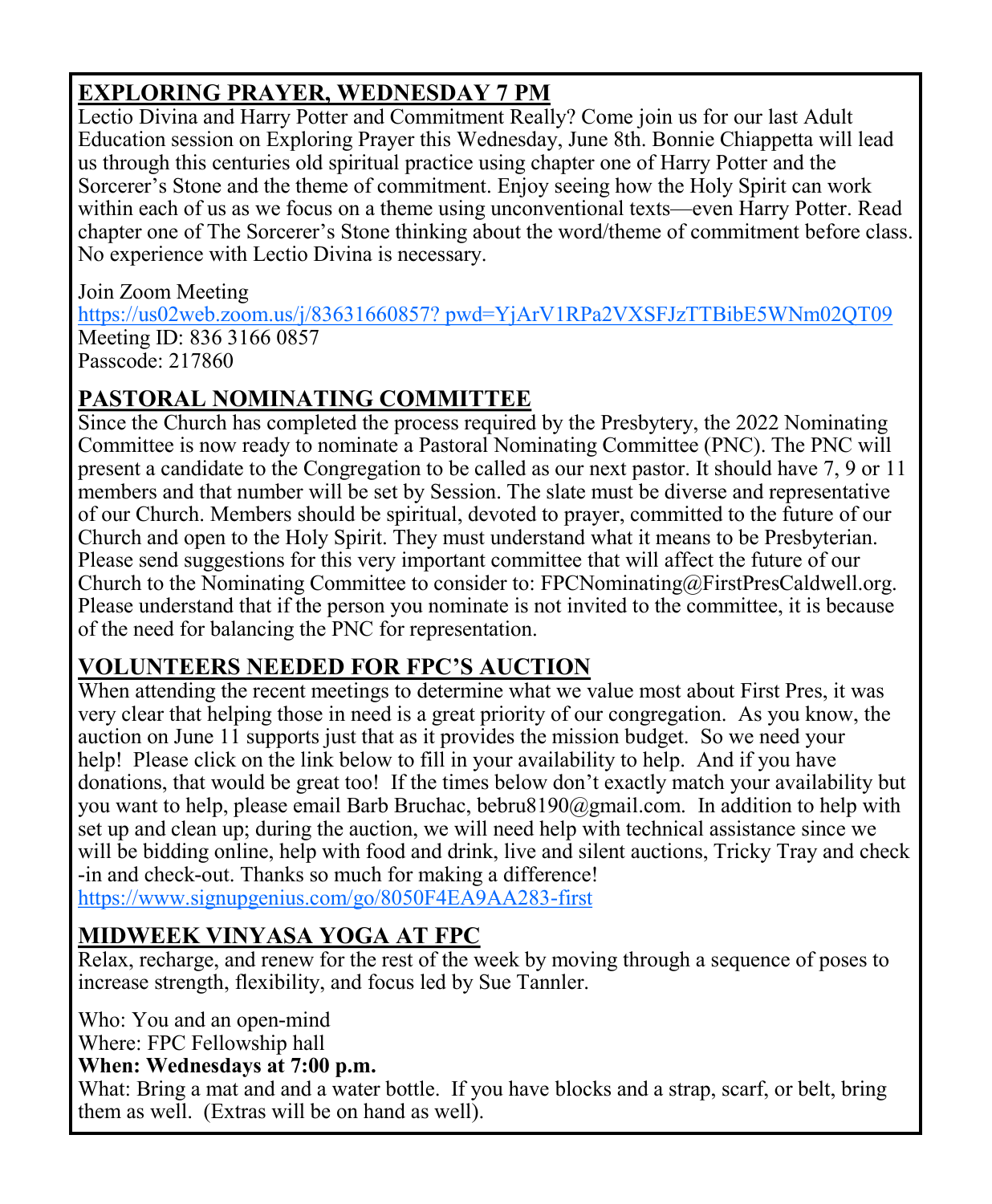### **DINE & DONATE @ THE CLOVERLEAF TAVERN, SPONSORED BY OUR SUNDAY SCHOOL CLASS**

This is the day that the Lord has made; let us rejoice and be glad in it. Proverbs 118:24

What better way to rejoice a day that the Lord has made by NOT COOKING! And better yet? Contributing to a worthwhile cause!

Every year, our Sunday School classes chose an organization to collect our offerings for. In the past we have supported The Seeing Eye, Heifer International, Vitamin Angels, St. Jude Children's Hospital and many others. It's always fun to share with the kids what their weekly offering has grown into and who will be helped as a result.

This year was once again a bit different in Sunday School so our offering will be a "Dine and Donate." On **June 14, 2022**, First Pres will be partnering with The Cloverleaf Tavern to raise money for the Presbyterian Disaster Assistance, with the funds going to aid the refugees in Ukraine. Delicious food, no cooking, fun family time or fellowship with friends.

Simply come in (or order take out) from The Cloverleaf Tavern between 11:00am and closing and **mention this fundraiser**. A portion of the proceeds of your meal receipt will be put aside to donate to this worthwhile effort.

The crisis in Ukraine is something that cannot be overlooked. As of late February, 6.5 million people have been displaced. That is equal to the population of the state of Massachusetts. Over 400,000 children are living in the conflict zone. These people are in desperate need of our help. Eating sure seems like a simple way to provide some help.

Come for lunch, come back for Happy Hour and then have dinner! Calories don't count when it's for a good cause. Please contact Susan Jones (973) 768-3827 if you have any questions. See you on the 14th at the Cloverleaf!

#### **WORSHIP COMMITTEE IS SEARCHING FOR LAY READERS**

**WANTED:** Lay Readers **WHAT:** To read scripture or other printed parts of the worship service. **WHY:** to remind us that worship is a act of all the people. **REQUIREMENTS:** Being able to read in front of the congregation **WHEN:** Readers needed at the 9:30 and 11:00 services **WHERE:** At some (but not all- we will rotate) services. Your availability will help determine how often. If interested contact: fpc@firstprescaldwell.org

Come on - this is an easy way to help out and it gets you in front of a microphone!! Looking forward to getting swamped with volunteers! From the Worship Committee